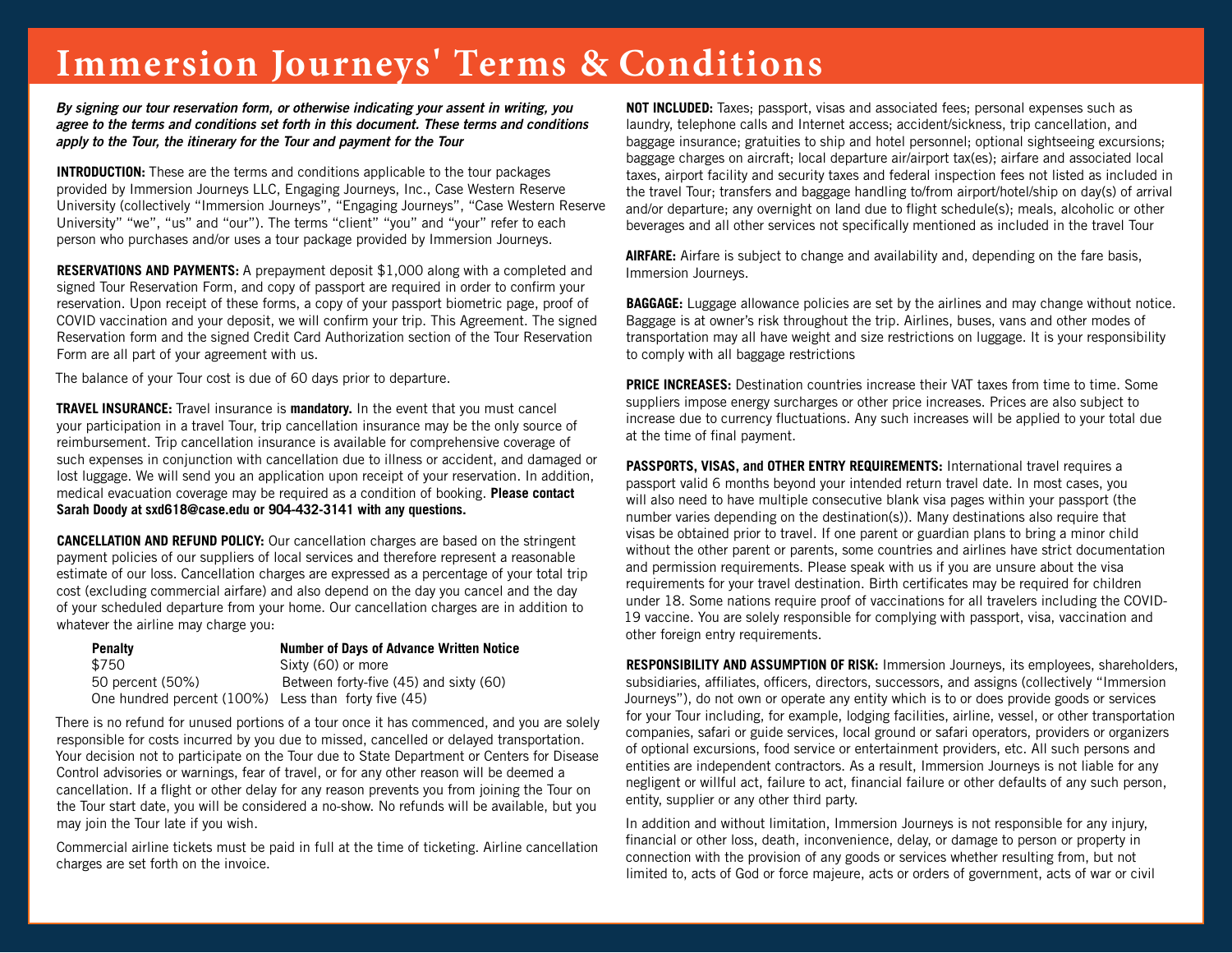unrest, insurrection or revolt, bites from or attacks by wild or domestic animals, insects or pests, strikes or other labor activities, criminal or terrorist activities of any kind or the threat thereof, sickness, illness, epidemics or the threat thereof, the lack of availability of or access to medical attention or the quality thereof, overbooking or downgrading of accommodations, mechanical or other failure of airplanes, vessels or other means of transportation, or for any failure of any transportation mechanism to arrive or depart timely or safely. Further, I release Immersion Journeys from its own negligence and assume all risk thereof.

We have no special or unique knowledge regarding the financial condition of the suppliers of services, unsafe conditions, health hazards, weather hazards, or climate extremes at locations to which you may travel. For useful information regarding your destination, we strongly recommend reviewing the destination-specific information at www.travel.state.gov, and the Centers for Disease Control at www.cdc.gov/travel.

If due to weather, flight schedules or other uncontrollable factors, you are required to spend an additional night(s), you will be responsible for your own hotel, transfers and meal costs. The right is reserved to decline to accept as a Tour participant, or remove from a Tour, without refund, any person Immersion Journeys judges to be incapable of meeting the rigors and requirements of participating in the activities, or who is abusive to other Tour participants, leaders or third parties, or who Immersion Journeys determines to detract from the enjoyment of the Tour by others. Specific room assignments are within the sole discretion of the lodge or hotel.

**Assumption of Risk of Exposure to COVID-19:** you agree to fully accept all known and unknown risks, including the potential risk of exposure to respiratory illnesses or other illnesses, diseases, or conditions, including but not limited to the coronavirus known as COVID-19. You also agree that you are fully vaccinated against COVID-19 in order to participate in this program. The coronavirus COVID-19 is primarily transmitted via exhaled respiratory droplets, most often through coughing, sneezing and breathing in close proximity to another person. These droplets can travel up to six feet and are more commonly transmitted between persons rather than from equipment to persons. You understand and agree that (a) COVID-19 is extremely contagious and there is an inherent risk of exposure to COVID-19 in any place where people are present; (b) no precautions, including the protocols that will be implemented as part of the trip, can eliminate the risk of exposure to COVID-19; (c) people of all ages and health conditions, including healthy young people, have been adversely affected by COVID-19; (d) certain people have been identified by public health authorities as having greater risk based on their age or underlying medical conditions; (e) exposure to COVID-19 can result in being subject to quarantine requirements, illness, disability, and other short-term and long-term health effects, including death, regardless of a person's age of health condition. You understand and agree to hold the Immersion Journeys, its officers, vendors and suppliers harmless and not liable for any real or perceived symptoms of COVID-19 or any other disease, illness, or condition, nor for exacerbating any existing symptoms of any illness, disease or condition, and you fully agree to accept these and all other known and unknown risks of receiving services from Immersion Journeys.

**CANCELLATIONS AND POSTPONEMENTS BY IMMERSION JOURNEYS:** Immersion Journeys reserves the right to change the itinerary, the lodges or hotels utilized or any Tour features at any time and for any reason, with or without notice, and Immersion Journeys shall not be liable for any loss of any kind as a result of any such changes. Immersion Journeys

may cancel or postpone a Tour (or an option) for any reason whatsoever. Seasonal changes (for example, from low to high season) may result in higher prices. In any event, for cancellations (or postponements) based upon acts of God or force majeure, acts or orders of government, epidemics or the threat thereof, pandemics, terrorism or the threat thereof, strikes or labor disturbances, demonstrations, riots or civil unrest, criminal activity, supplier default or insolvency, or other similar circumstances, its sole obligation is to issue credits in the full amount of moneys paid to Immersion Journeys, but only to the extent its suppliers are crediting Immersion Journeys with those monies paid by Immersion Journeys to them. Under no circumstances is Immersion Journeys obligated to refund the cost of any purchased travel insurance. Immersion Journeys is not required to cancel any Tour for any reason including without limitation, United States Department of State, Centers for Disease Control, World Health Organization or other Warnings or Advisories of any kind. Immersion Journeys is not responsible for fees assessed by air carriers resulting from operational and/ or itinerary changes, even if Immersion Journeys makes the flight arrangements or cancels the Tour. Immersion Journeys reserves the right to substitute lodges, hotels, vessels or attractions for those listed in the tour description if same is required by circumstances beyond its control or for the convenience or well-being of clients.

**OTHER TAXES AND FEES:** Some governments charge departure taxes and/or fees. These fees are the responsibility of each passenger traveling to the designated country and are not included unless stated.

**FORCE MAJEURE:** Immersion Journeys, Engaging Journeys, Case Western Reserve University assumes no responsibility for any personal injury, property damage, financial or other loss, accident, delay, inconvenience, or irregularity which may be occasioned by reason of any matter beyond our control including but not limited to a delay or cancellation of a flight that causes you to miss all or any portion of the Tour, acts of God, acts or orders of government, epidemics, war, terrorist acts, riots, disaster, weather events, or strikes.

**INDEMNIFICATION:** You shall indemnify, defend and hold harmless Immersion Journeys, Engaging Journeys, Case Western Reserve University and its officers, employees, directors, suppliers and agents, in their individual capacities or otherwise, from and against any Losses arising out of: (i) your negligence; (ii) your failure to comply with applicable law; or (iii) your failure to comply with these terms conditions.

**PHYSICAL ACCESSIBILITY:** All Tours require physical independence and mobility. Any physical or mental condition that may require special medical attention or physical assistance (for example, the need for a wheelchair) must be reported in writing when you make your reservation. Participants must be able to embark or disembark vans or motor coaches alone or with minimal assistance from your traveling companion and climb stairs and step over raised thresholds without assistance. Participants requiring assistance must travel with a companion who will be responsible for handling equipment. Please understand that the Americans with Disabilities Act does not apply outside the United States.

**CONDUCT DURING TOUR:**You are also responsible for respecting the authority and following the directions of the tour guide and the laws of the countries in your itinerary including local health laws on wearing masks in public places, tourist sites and sanitary regulations such as hand washing. We may exclude you from participating in all or any part of the tour if, in our sole discretion, your condition or behavior renders you unfit for the tour or unfit for continuation once the tour has begun. Unfitness may include, without limitation, any behavior that, regardless of its cause, is inappropriate or offensive or interferes with the